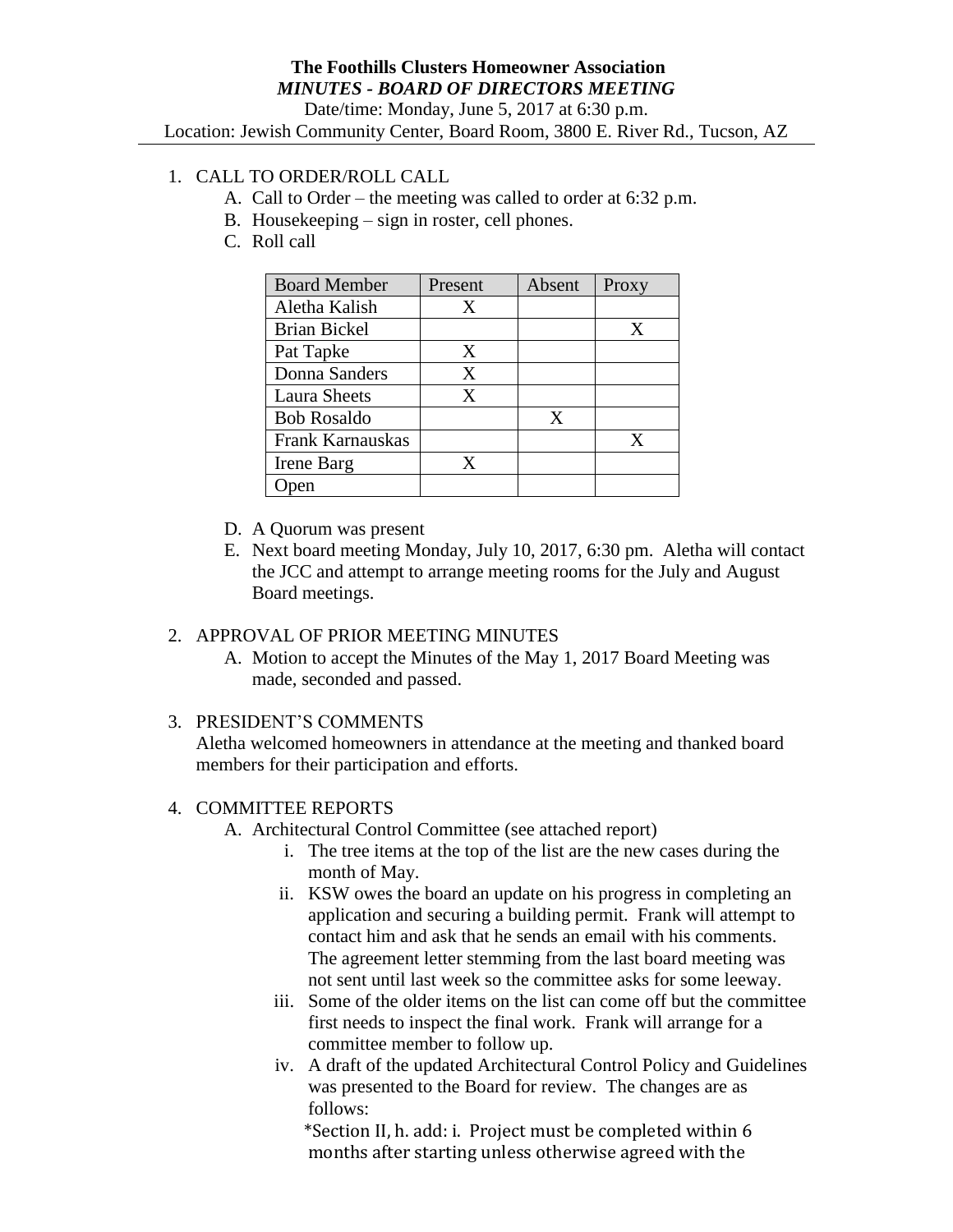committee.

\*Add Section i. Approval expires in one year. i. Approvals of projects expire in one year. If an applicant has not begun implementation in that time and still wants to accomplish the project, the owner must submit a new application complete with neighbor signatures.

\*V. Structure additions or modifications. Add: a. No two-story Or split-level structures are permitted in the neighborhood. This includes partially or full enclosed rooftop decks. A motion was made to amend approve the changes to the Architectural Control Policy & Guidelines, was seconded and passed. The new revised document was signed by the President and Secretary and will be posted on the Foothills Clusters website.

- v. CC&R violations
	- 1. Frank will start a separate log for CC&R violations after tonight's meeting.
	- 2. A neighbor has contacted the board and the Pima County Health Department concerning the run-down condition of Lot 481. Frank will follow up.
	- 3. The board has received several complaints about the barking dogs and excessive dog waste at 3621 E. Kingler Springs Place. The owner of the adjacent property and another nearby neighbor were in attendance at the board meeting and detailed the measures they have taken to resolve the issue with the neighbor, who rents the home, and the actual owner of the property. The adjacent neighbor indicated that after notifying the owner of the property, the renter seems to be making efforts to clean up the yard and restraining the dogs from barking. A lengthy discussion regarding general issues related to barking dogs (i.e., board policy, Pima County Codes, Pima Animal Control policies, forming a special committee, etc.) and issues specific to this situation followed. Frank in his capacity as chairperson of the ACC/CC&R committee was aware of the ongoing problem and had drafted a letter notifying the homeowner and renter that they are in violation of the CC&Rs and asking them to resolve the problem. The board agreed that the letter was appropriate and should be sent to the homeowner and the renter.
- B. Landscape & Roads Committee
	- i. Roads (no written report)
		- a. Irene indicated that the committee is essentially on hold until the governing documents issues are resolved.
	- ii. Landscape (no written report)
		- a. Pre-emergent will be done on Wednesday, June 14, 2017.
- C. Business Process Committee
	- i. Status of consent form to amend the CC&Rs is ongoing. The committee will be meeting this month to discuss strategies for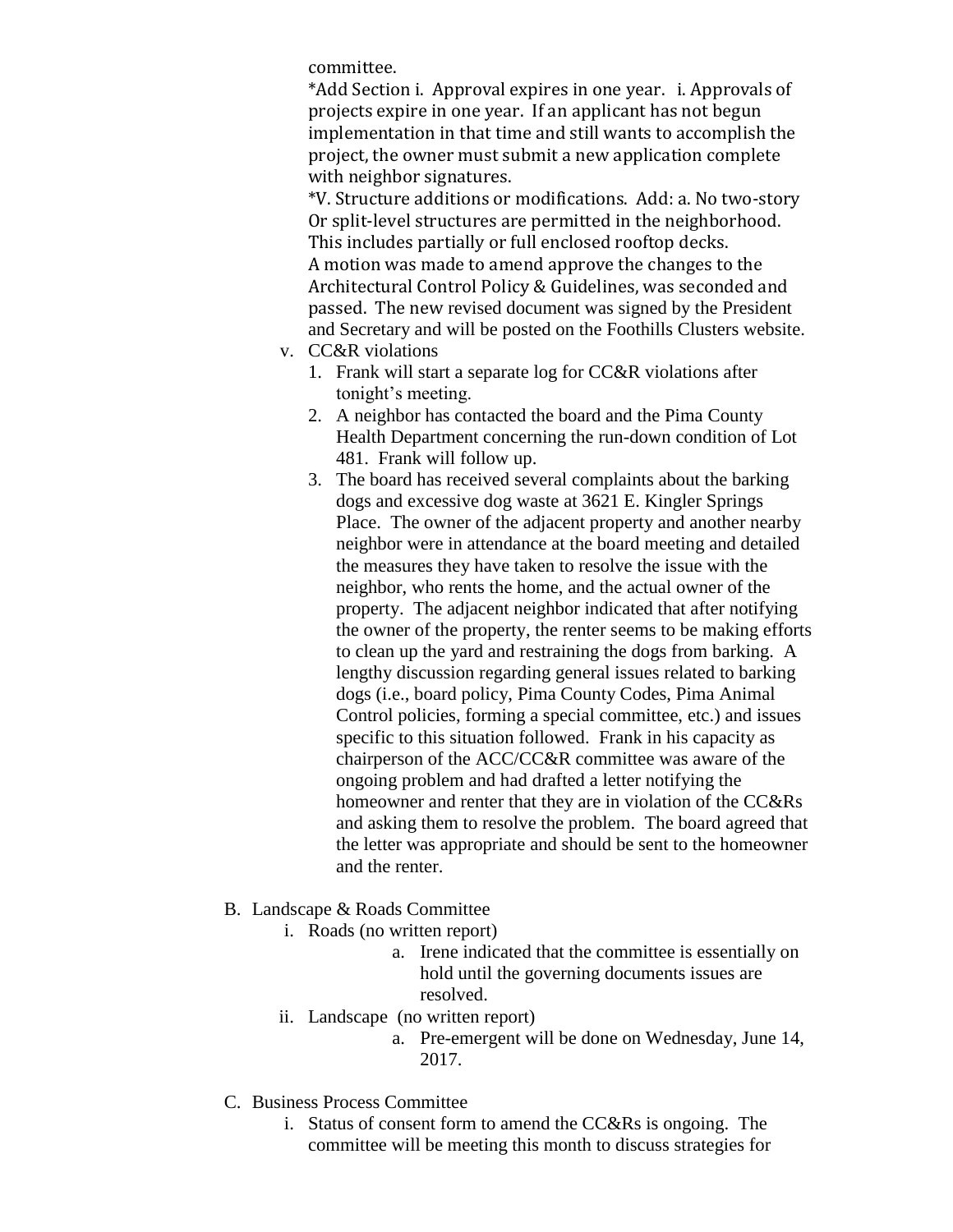publicizing the matter and creating opportunities for members to sign their consent forms. The committee has identified 7 zones and will appoint block leaders to coordinate signing events.

- ii. 128 members signed up on Constant Contact to receive newsletters by email. We are at the end of our 60 day trial offer. Several board members still have reservations as to the need for this service. A motion was made to continue the service if the cost is less than \$100 for three additional months. The motion was seconded and passed with one dissenting vote.
- D. Communications Committee
	- i. Bob Newcomb is accepting articles for the summer newsletter. It was suggested that the newsletter include an article about barking dogs and additional information about Amending the CC&Rs and signing events.
	- ii. Frank will continue to work on the new email accounts.
- E. Finance Committee (see attached report)
	- i. In Brian and Kirsten's absence, Pat reviewed Treasurer' Report including the Balance Sheet as of May 31, 2017, the A/R Aging Summary as of May 31, 2017 and the Transaction List for the period May 1 to May 31, 2017.
	- ii. The committee is continuing to develop some internal control and accountability procedures.
	- iii. The committee continues to work on goals related to financing of the roads, investment options to increase revenues and expense reduction options.
	- iv. The committee is working on the following:
		- 1. Board Reserve Study currently looking for a resource to conduct this study;
		- 2. Certificates of Deposit currently checking with Wells Fargo to see if there is a short-term CD available that pays more interest than what we receive on the money market;
		- 3. Audit requesting an engagement letter;
		- 4. Account titling Brian is getting with Wells Fargo to determine what documentation is needed to have the accounts titled to the corporation.
- F. Welcoming Committee
	- i. The committee did not receive notice of any new homeowners in the month of May but Aletha indicated that five (5) properties did close in May. Pat will follow up with Brian to get the names of any new homeowners who closed on properties in the Foothills Clusters in May and prioritize preparing welcoming packets for new homeowners.

#### 5. OLD BUSINESS

i. A question was raised at the finance committee meeting as to whether it is within the scope of the association to require a lot survey at the time that property transfers ownership. Frank will